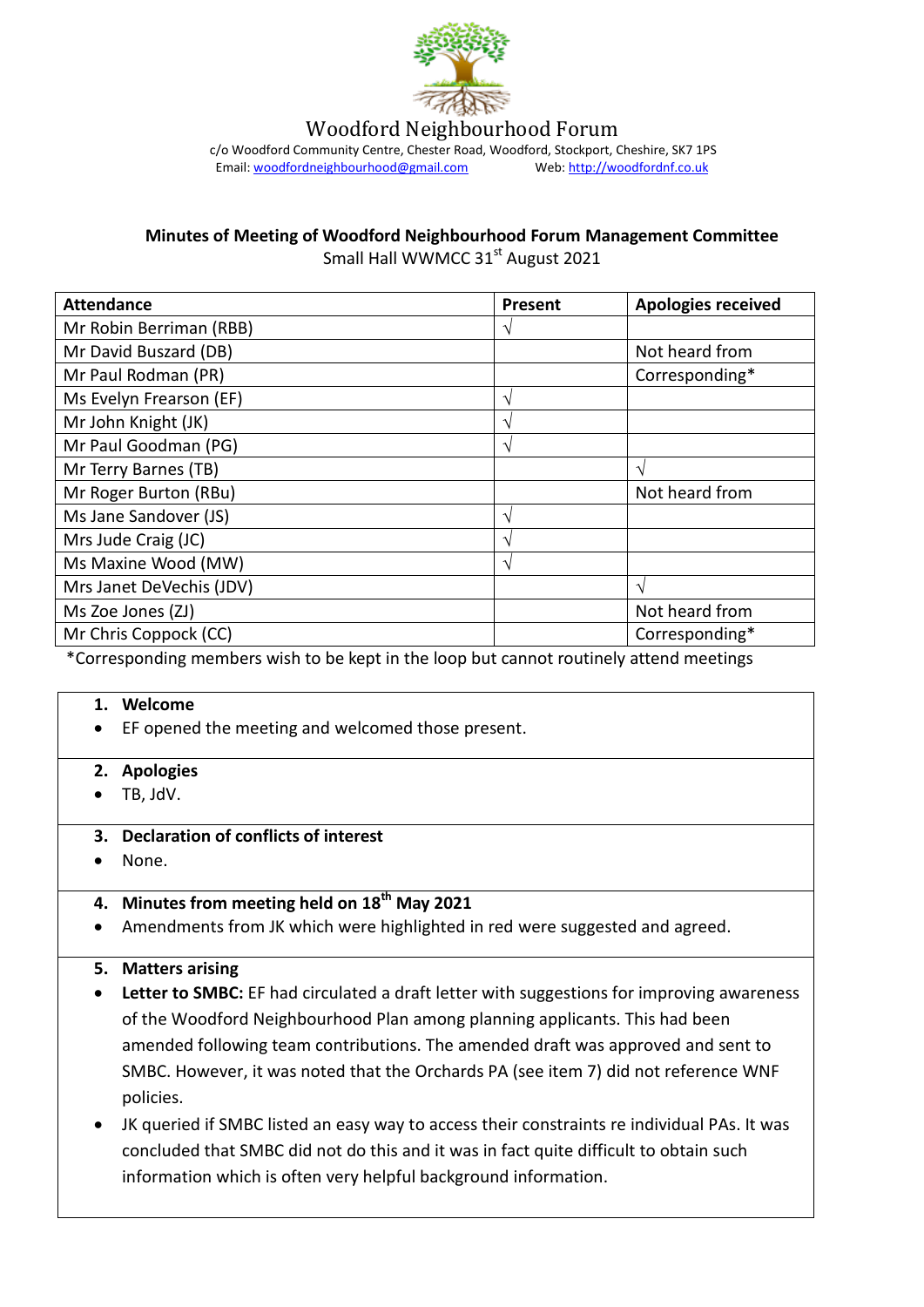- $\bullet$  AGM date has been changed to 25<sup>th</sup> October 2021 Small Hall WWMCC
- EF confirmed that Bosley PC do already know about obtaining advice from CEC

# **6. Financial update**

 RBB reported that the WNF funds were £896.36 at the last meeting and the only spend since then has been £17.99 for the website hosting.

### **7. WNF responses to planning applications**

- 21 PAs since previous meeting and the full list of WNF's responses are on the table on the WNF website. <http://woodfordnf.co.uk/planning-application-responses/>
- These were mostly extensions and WNF had no objections.
- Recent arrivals included:
	- · Orchards variation. Only minor changes to the external appearance. No objections from committee members in the meeting.

**Action:** EF will check with those not attending the meeting.

· Flora Cottage variation. Members in the meeting agreed that we should submit objections to this.

**Action**: EF to prepare Objection response for circulation before sending

- Update on older applications:
	- · Moorend Farm infill permitted at Appeal
	- · 481 Chester Road garden room withdrawn
	- · Church Lane campsite permitted
	- Huws Gray rebuild WNF supported with comments
	- · 1 Moor Lane extension WNF objected to appearance
	- · Church Hall WNF made comments on planting scheme
	- · The building work at former Oliver's site was discussed

**Action:** Some of us to check that it is being built to plan.

# **8. Stockport Local Plan Update**

- This was a virtual meeting with SMBC officers Steve Johnson and Richard Wood and some of the current Stockport Neighbourhood Forum reps. A lady responsible for community engagement took notes.
- Attended by JC and EF.
- Introduction by Steve Johnson (SJ) and Richard Wood (RW).
- Points made and questions put forward by forum reps included:
- · Greg Pike (GP), MMMC: Proposals are very positive, aspirational, no detail. How will policies that are deliverable be written?
- · EF: Is Brownfield First Policy enforceable?
- SJ reply: It is a challenge. Key aspect is 5 year land supply, which SMBC don't have because of housing target. If have 5 year supply, then can defend brownfield first. Unrealistic to expect won't need green field land.
- · EF: Would it be possible to have phased release of GB so it is not released at beginning but only when needed?
- · RW reply: Would need more certainty than that would allow. But 5 year review might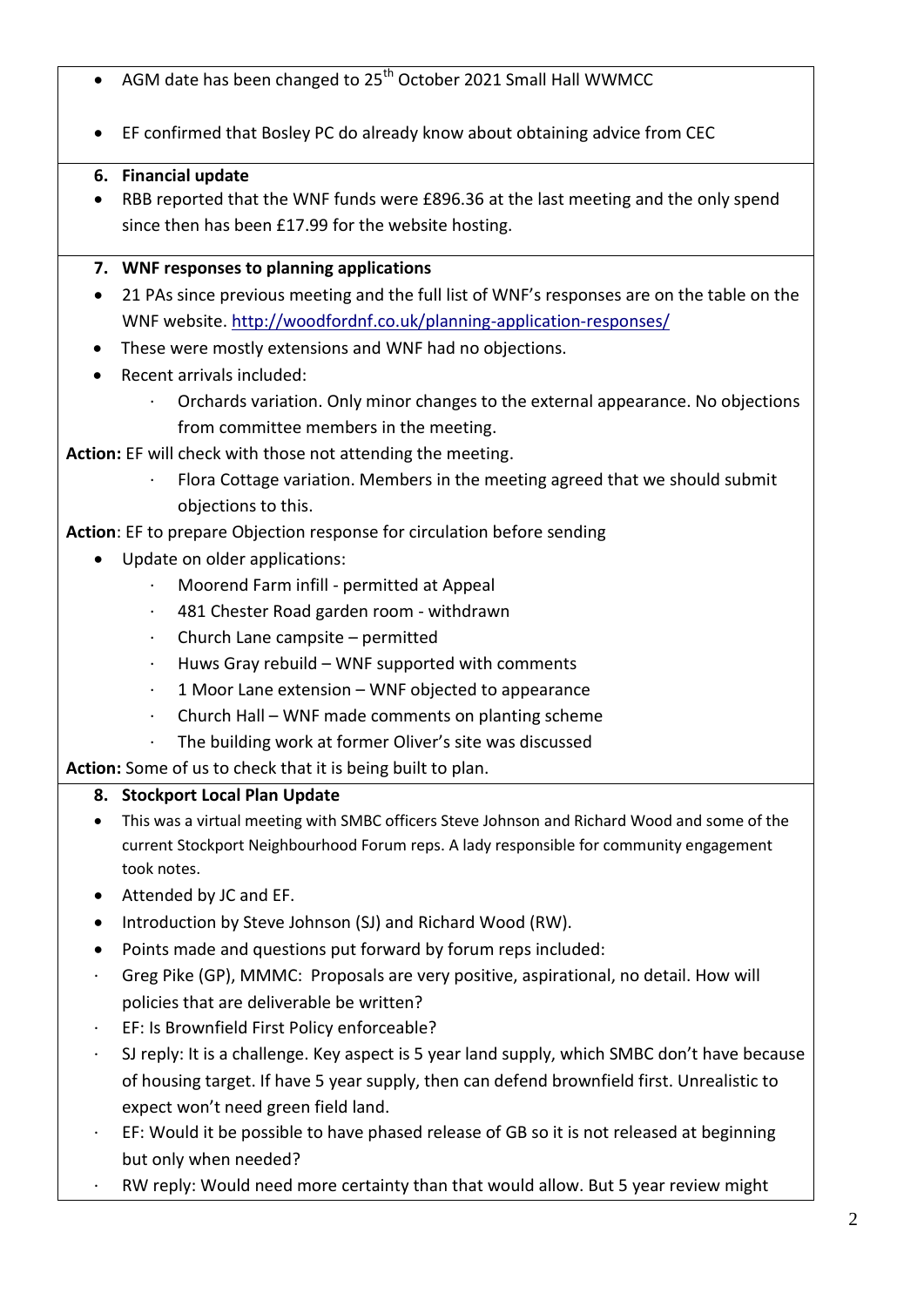mean no need to use GB.

- Kathy Davies, MMMC: Could plan include more single threshold for affordable housing? Equation used for assessment of viability needs to change. Should not provide parking at homes, give more priority for cycling, stop demolition of large good houses to build lots of smaller units because it is wasteful spoils character of area.
- · Richard Jones (RJ), High Lane: Agree about phased release of GB, plan needs to emphasise climate change resilience. RJ has written a paper for IEMA on this subject. Should consider prefabricated buildings, they are actually cheaper.
- Russell Hayes (RW), Marple: The aspirations are positive, but need more emphasis on smaller communities as well as the town, and encourage engagement of these communities.
- · JC: Public perception is the developers have too much power and don't fulfil their s106 obligations.
- · EF: Will they use policies from NPs and will we need to revise NPs when LP made?
- · RW reply: Yes will look at NP policies, and yes we will need to review NPs.
- RJ: Suggested local meetings to facilitate how NP and LP interact.
- · GP: Consultation needs to include a wide spectrum of community groups.
- EF: Will the LP have influence over plans in Transport GM 2040, with reference to the Rapid Transit Bus (BRT), which is drawn on map off-road crossing fields in Woodford? Woodford residents think that, if needed at all, it should be on existing roads.
- RW: Yes, LP will have considerable influence. Last he heard BRT was on normal roads.

# **9. Handforth Garden Village Update**

- JK reported that a PA has been lodged with CEC for 2 years, for a large site including 1500 new homes. CEC is gradually reaching consensus with other parts of the council, including education, highways, environmental bodies etc. Progress has been slow. Offsite ecological mitigation proposals have been accepted by countryside manager, so likely to get planning permission.
- PG noted that £34 million is mooted to be required to improve the A34 alone. Viability is very questionable. Permission may well be granted but source of monies required to even start the project is likely to prove a substantial problem. The Government will provide pump priming funding. The method of funding proposed is open ended levy on each plot which may deter developers. CEC may give it permission and then look for funding.

# **10. Poynton Relief Road Update**

 PG and JC noted that progress has been astonishingly fast. Graham are clearly ahead of schedule and report that the road itself will be finished by early 2022, but there will still be a lot of environmental work to do beyond that. The massive amount of removed spoil would appear to have been redistributed around the site. JS reported that she meets regularly with the construction company, Graham. Residents from Bridleway and Road were not happy about the expected noise from the road when completed. Plans have been produced showing the road below ground level and these are residents now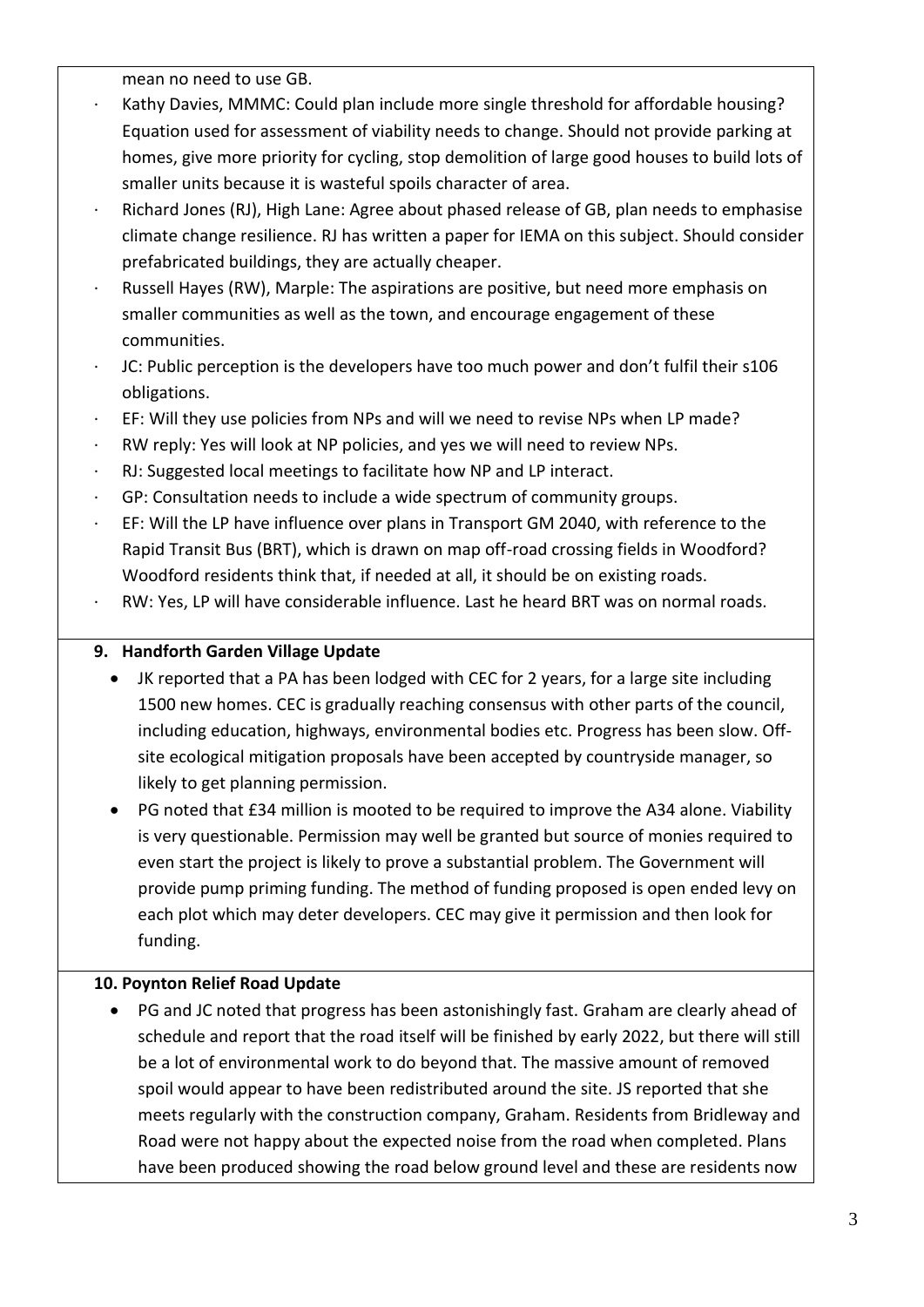happy. JC noted that work is starting very early in the morning and the noise is disruptive. Opening is expected to be late Summer early Autumn 2022.

# **11. Places for Everyone & SGMGB Update**

EF reported that:

 Leith Planning were engaged to prepare a representation for the Regulation 19 consultation on PfE on behalf of SGMGB. A lot of work is still needed on it and SGMGB are looking at which policies in PfE need modifying.

### **12. CEC Local Plan Update (SADPD) Examination**

JK reported that:

- He had received a 40+ page email from the programme officer for Part 2 examination.
- Public examination will be for 3 weeks starting in October. To be a virtual only examination.
- Likely to be contentious.
- Issues in Bollington and other small settlements.
- Viability question likely to be a significant issue. Some sites were not subjected to the initial viability assessments.
- PG noted that Elite Homes have now submitted a PA for the site next to the school on Hazelbadge Road

#### **13. NPPF – Forthcoming changes**

JK provided an update:

- i. Environment Bill is still passing through Parliament
- ii. New NPPF in July 2021 involves small changes only
- iii. Relaxation of Planning Regs across the board, including permitted development rights. Lots of changes likely to be forthcoming in the near future.

#### **14. WCC and Redrow Liaison Update**

JS provided an update:

- Next meeting scheduled for  $10^{th}$  Sept at Redrow
- Notice Board saga remains ongoing. The board has been purchased but installation is proving difficult to arrange.
- The school on the Redrow site will be opening for Sept 2022, construction has already commenced. It will be single form entry.
- Local facilities consultation TB had seen plans that did not include the shop

# **15. Agenda for WNF AGM now amended to 25th September 2021**

Team to consult by email re agenda – not likely to be any different to last year. Ask SMBC if they wish to attend to engage with the community about the new Local Plan. **Action: EF to contact SMBC**